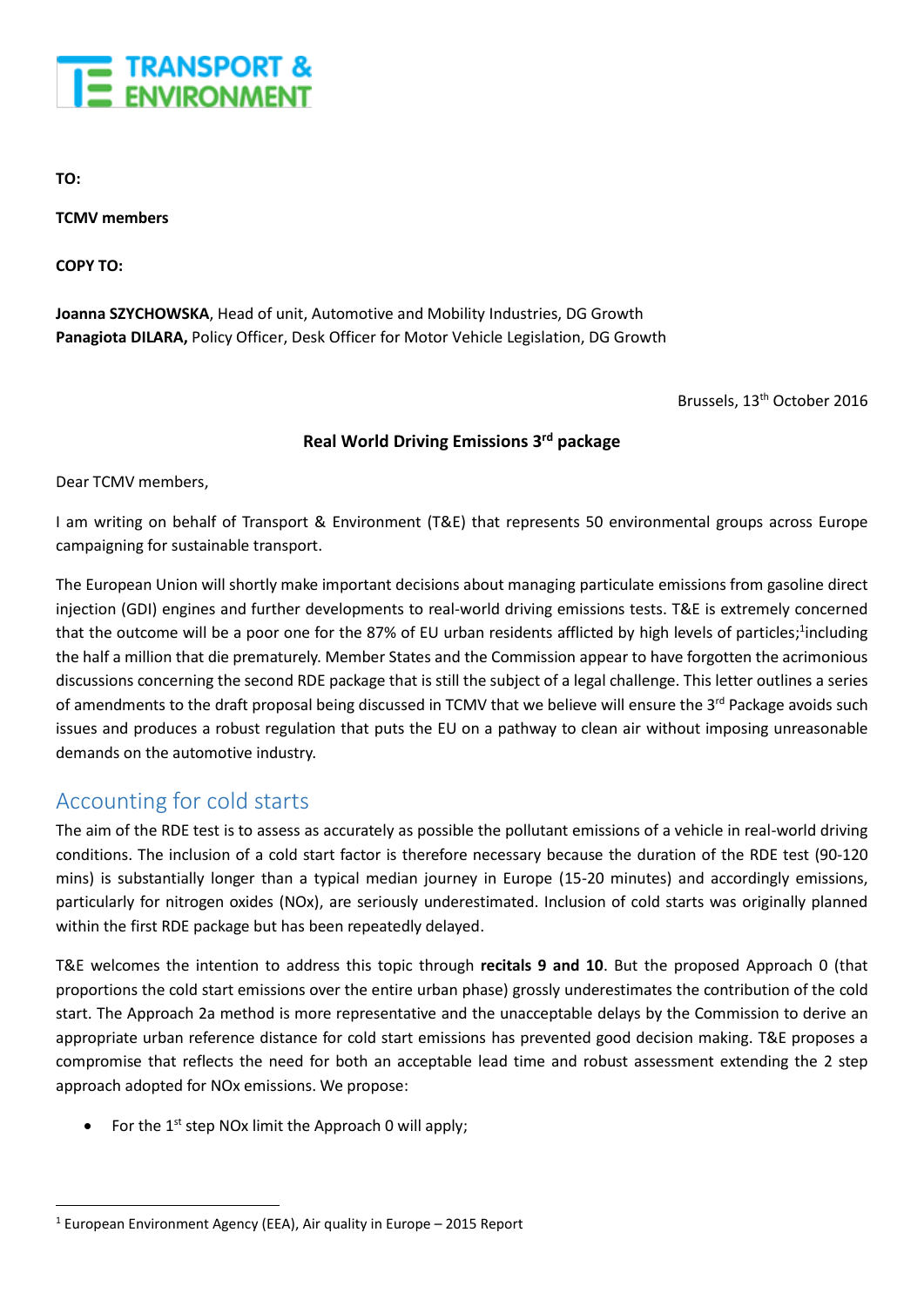For the 2<sup>nd</sup> step NOx limit the Approach 2a will apply and the Commission will derive a robust urban reference distance and develop this method.

The choice of the right urban reference distance to make Approach 2a realistic is crucial. T&E has undertaken analysis of several European national travel surveys and used information from the PSA Group<sup>2</sup> that shows one-third of trips is performed with a cold start. Based upon the trip length distribution, a typical trip made by two thirds of EU drivers is about 10km long and this would be an appropriate urban reference distance.

T&E also supports **point 22 in Annex II** that ensures the speed requirements during the cold start period are identical to the whole RDE urban phase. Other driving boundary conditions, such as  $v*_{\text{a}}$ <sub>pos</sub>, etc., must be identical between the cold start period and the RDE urban phase to make sure that vehicles are driven the same way.

Nevertheless, the following issues need to be tackled to avoid a too weak cold start regulation:

- **Point 23 in Annex II**: "The idling immediately after the first ignition of the combustion engine shall not exceed **5 s**". The 30 sec period currently proposed by the Commission must be reduced as it does not correspond to how consumers drive their vehicles. It will artificially ease manufacturers' job by warming up after-treatment devices before the vehicle actually moves;
- The industry demand for an additional cold start factor that would apply during the cold start period in case of low ambient temperatures (meaning below 14°C, for all pollutants) should not be included. This is since **Point 25 in Annex II** already allows manufacturers to apply a 1.6 factor on pollutant emissions "if the vehicle was conditioned for the last three hours prior to the test at an average temperature that falls within the extended range".

### Particle Numbers

 $\overline{a}$ 

T&E supports the Commission's intention to introduce PN measurements by PEMS (**recital 15**) and apply limits from 2017. We are however concerned that the proposed instruments fail to measure all the particles and the cut-off of particle size fractions used by the current PN instruments. New research<sup>3</sup> indicates modern gasoline direct injection engines produce large number of particles in the sub 10 nm range. The Euro 6 legislation refers to all particle numbers, not particle numbers above 23 nm and accordingly the intention of the Euro 6 regulation is not being fully met. Less than half of these particles would be detected by the current instruments that measure only 50% of particles at a 23 nm diameter according to the UNECE requirements. This potential loophole could be abused by manufacturers to design combustion systems that produce larger numbers of smaller particles that are not counted. It is essential that there is an early review of proposed instruments and size fractions of particles being produced by GDI engines to ensure all relevant particles are measured. A **recital should be added to the regulation** stating, **"Emerging evidence indicates that a significant share of particles generated by GDI engines may be smaller than detected by current instruments and therefore will fail to be correctly counted. The Commission shall undertake a review to bring forward proposals to ensure the correct quantification of particle numbers during PEMS tests."**

<sup>&</sup>lt;sup>2</sup> Working document for the [protocol for real-world fuel consumption measurements](https://www.transportenvironment.org/press/psa-group-ngos-te-and-fne-and-bureau-veritas-publish-protocol-measuring-real-world-fuel) by PSA Group, T&E, FNE and Bureau Veritas

<sup>3</sup> Joint Research Centre (JRC), B. Giechaskiel & G. Martini, Review on engine exhaust sub-23 nm solid particles, 2014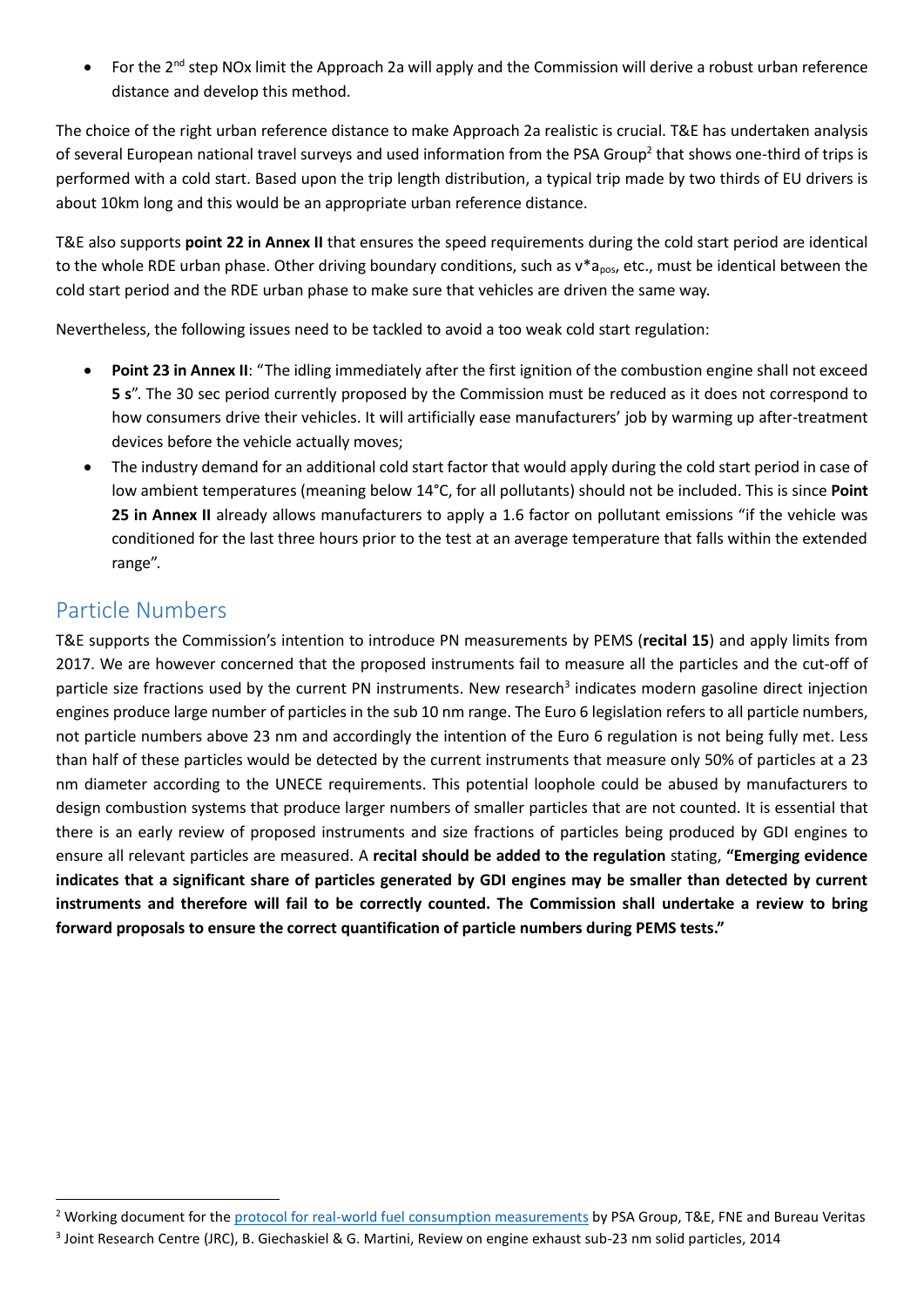## Conformity Factors

T&E supports the introduction of a one-step approach for PN conformity factor (**point 4 Annex II**). However the Conformity Factor should only be based upon a representative measurement uncertainty whereas the value proposed by the Commission represents a worst-case scenario. Commission analysis shows that the average measurement error was 30% and only as high as 50% in some cases. T&E recommends **point 4 in Annex II** is revised and a value of 1.3 should be inserted in place of the present 1.5. The proposal from the industry to adopt a Conformity Factor of at least 3 for PN emissions must be ignored and is simply intended to enable carmakers to meet the limit with minimal effort and, if adopted, would be highly controversial.

T&E fully supports the Commission's proposal to "keep under annual review the appropriate level of the final conformity factor for gaseous pollutants and particulate number in light of technical progress" (**recitals 15 and 24**). However, the Commission must define as soon as possible the procedures and methodologies that will be used for this purpose.

T&E supports the obligation for manufacturers to declare in the Certificate of Conformity what Conformity Factors were used for the type-approval (**recital 22 and new annex III**). This will clearly distinguish the emissions of those vehicles fitted with a GPF and those that are not. However, to avoid any doubt, the text should be amended to **"shall be introduced"** rather than "should".

### Regeneration events

Higher emissions during diesel particulate filter regeneration events must be taken into account for the calculation of emissions during RDE tests. However, the proposed approach is not appropriate and the use of manufacturer-declared Ki factors goes against the principle of real-world conditions (as it is based upon low engine loads experienced during the NEDC test). Independent tests show that realistic regeneration intervals are about half the ones used for typeapproval. Similarly to cold starts, T&E proposes a 2 step approach to resolve this issue:

- For Step 1 NOx limits, conservative values calculated by the Handbook Emission Factors for Road Transport should be used<sup>4</sup>
- For Step 2 NOx limits, the Commission should undertake a compilation of realistic data on emissions occurring during regeneration events and on typical intervals between two consecutive regenerations to establish a sound database of Ki factors based on real-driving conditions. This database must be public.

In addition, there should be no connection between the ECU and PEMS equipment for the purpose of detecting regeneration events. Such connections are completely unnecessary as the measurement of the exhaust temperature and emissions by the PEMS equipment already enables a reliable detection of regeneration events (for DPFs and NOxtraps) during the data validation phase. Crucially any connection to the ECU could be used to initiate the use of a defeat device. For GPFs, gasoline engines have an intrinsically higher exhaust temperature so regeneration would be mainly passive, thus this is not a concern.

### Implementation dates

1

T&E fully supports the chosen agenda for the introduction of RDE legislation: September 2017 for the approval of new types and September 2018 for the approval of all new vehicles. Any delay is unacceptable as the discussions have started in 2011 with the solution for the industry (fitting GPF) being known for several years. Any delays are likely to result in strong opposition to the proposals, including probably from European Parliament that will be required to approve the regulation.

<sup>4</sup> TU Graz, Update of Emission Factors for Euro 5 and Euro 6 vehicles for the HBEFA Version 3.2, Table 7, p.21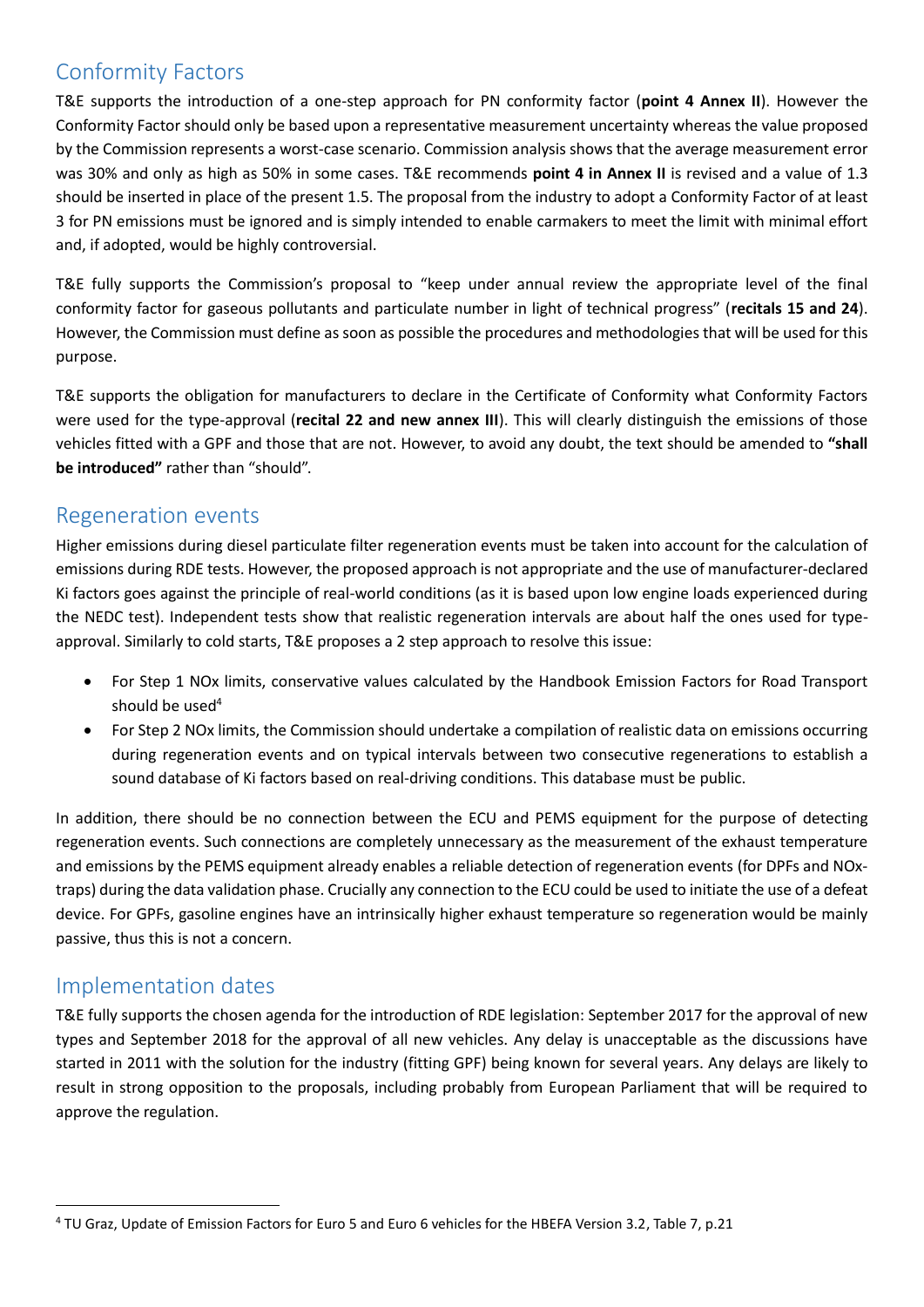# Fuel quality

T&E is extremely concerned that **recital 16** could lead to a restriction on the use of certain market fuels for RDE tests. RDE is supposed to represent real world emissions and the fuels that ACEA seek to exclude from use during tests are on sale in the EU and respects the EU Fuel Quality Directive and the CEN standard EN228. Recital 16 should be amended to state **"Market fuel plays an important role in real world emission performance of motor vehicles. It is therefore important that tests can be performed using the full range of market fuel blending variability throughout the EU."**

## Defeat devices

T&E welcomes **recital 23** as a step in the right direction to stop the current abuse of defeat devices by manufacturers and the failure of national authorities to properly enforce the current rules. However, we propose the following wording to strengthen the recital:

"(23) The provisions regarding the obligation of manufacturers to declare the AES (Alternative Emission Strategies) and BES (Base Emission Strategies) should be clearly linked to the prohibition to use defeat devices. Therefore, the need for the Type Approval Authority to make a judgement based on the risk assessment and health and environmental effects of the AES should be clearly stated in the legislation and the contents of the extended documentation package made appropriate in order to perform this judgement. **The national authorities should base their AES judgements on the EU-wide harmonised technical guidelines that strictly specify all the parameters under which such strategies are allowed. These guidelines should be based on the latest state of the art technology and not permit AES that would result in unacceptably high emissions on the road.**"

## Other topics

On other issues:

 $\overline{a}$ 

- T&E fully supports **recital 12** introducing the obligation to do RDE tests with hot engine start. Indeed, the results from the national commissions showed that emissions from tests with hot-start engines are higher than tests with cold-start engines. This phenomenon does not follow any technical logic and is not the case in the US<sup>5</sup> and strongly suggests the use of defeat strategies switching down exhaust after treatment systems. **Annex II, points 10, 33b and 33c** introduce additional details on how many hot engine tests have to be done for each PEMS test family that T&E supports.
- T&E welcomes the introduction of the concept of "finished" vehicles (**point 33a in Annex II**) to constitute a PEMS test family, even if a clearer definition of "finished" vehicles is needed. RDE tests shall be done with preproduction vehicles and a check needs to be done with a production model once the latter is available on the market. There must not be a significant deviation between results and this must be a component of RDE Package 4;
- We would like the Commission to include in its proposal provisions to establish a public database that consumers can easily use to get information about emission results from RDE tests for all models available on the market. The following wording should be added at the end of **recital 22**: "**These conformity factors should be made publically available via a database overseen by the Commission, free of charge**."
- T&E agrees with the adaptations of speed requirements for Light Commercial Vehicles equipped with speed limiters (**recital 19, points 17, 18 and 20 in annex II**), which let a wider application of the RDE legislation;
- T&E disagrees with the current criteria proposed by the Commission to consider an ultra-small and small volume manufacturer (**recital 20 and article 1 – point 1**). We believe a lower threshold should be applied, which is be based upon EU's sale figures rather than global ones. Member States have an obligation to report the registration figures to the EEA each year for  $CO<sub>2</sub>$  monitoring purposes and this can be used for the purpose of determining exemptions. T&E proposes that only ultra-small volume manufacturers are exempted from the

<sup>&</sup>lt;sup>5</sup> The International Council on Clean Transportation (ICCT), John German, The emissions test defeat device problem in Europe is not about VW, published on May 12, 2016